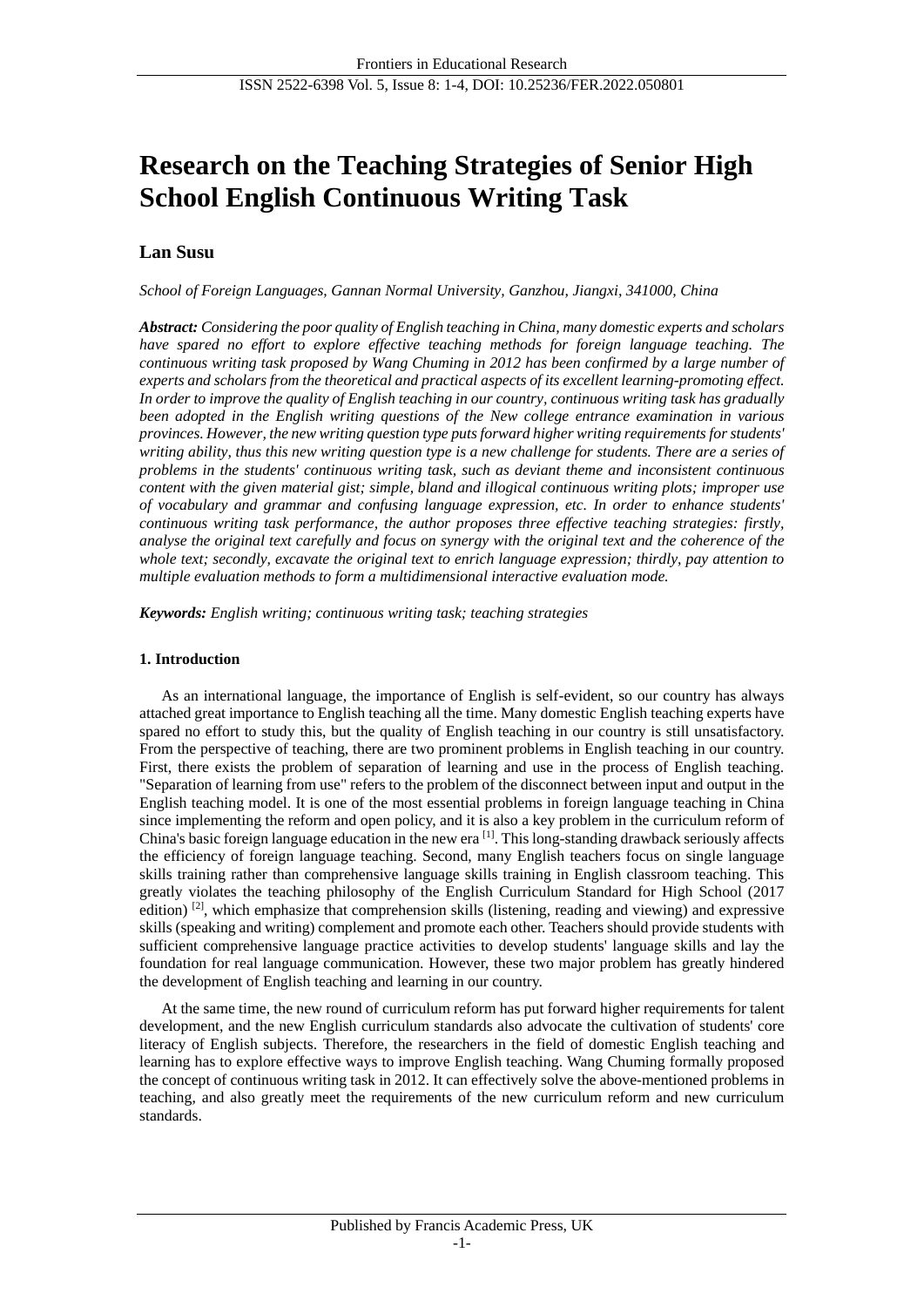## ISSN 2522-6398 Vol. 5, Issue 8: 1-4, DOI: 10.25236/FER.2022.050801

#### **2. The overview of continuous writing task**

In this task, the learners are first provided with a text that consists of a story with its ending removed. They are then required to read the text of the incomplete story and finish it through writing in the most coherent and logical way possible <sup>[3]</sup>. Wang Chuming believes that it is a good way to improve the efficiency of foreign language learning by combining input and output, organically combining language imitation and creative use, and practically combining language learning and application [4]. Its effect of promoting learning has been confirmed by many experts and scholars from the theoretical and practical aspects. Because of its remarkable effect of promoting learning, it has even been adopted as the category of the new college entrance examination reform. More and more provinces have adopted continuous writing task to the English writing question types of the new college entrance examination reform. In this type of writing question, candidates are provided with the language material within 350 words, and then continue to write a short essay of about 150 words according to the content of the article, the beginning of the two paragraphs and the underlined keywords to ensure that in their continuous writing task the logic level is clear, the plot development is reasonable, and the organizational structure is complete. In this task, the main content of the examination includes the following four points: (1) The degree of cohesion with the given passages and the beginning of the given paragraphs; (2) The richness of the content and the coverage of the given key words; (3) The richness and accuracy of the application of grammatical structure and vocabulary; (4) contextual coherence.

#### **3. The current situation of senior high school English continuous writing task performance**

It can be seen from the above-mentioned examination content of continuous writing task that the continuous writing task puts forward higher requirements for students' writing ability. Therefore, from students' continuous writing works, their scores are generally not high. Even many students will feel fearful and resistant when facing this new writing question type.

#### *3.1 Deviant theme and inconsistent continuous content with the given material gist*

Due to the difficulty of the reading material and students' weak reading ability, some students have difficulty in understanding or in-depth analysis of the original material and the first sentence of the continuous paragraphs, so they cannot understand the story setting, story plot, characters emotion, theme and so on, resulting in the deviation of the continuation part from the previous text. If students cannot fully understand the given material and the first sentence of the continuous paragraphs, they are extremely simple to deviate from the theme when writing.

## *3.2 Simple, tedious and illogical continuous plot*

When some students finish their continuous writing tasks, the storylines designed are mostly simple and boring, without ups and downs and climaxes, which make readers dull [5]. Some students blindly use their imaginations to pursue novelty, and strive to achieve "innovativeness" through bizarre and exaggerated plots, so as to achieve the purpose of attracting attention. But those are mostly wrong ideas that don't follow the logic of the original text.

#### *3.3 Improper use of vocabulary and grammar and confusing language expression*

Vocabulary is the smallest unit of an article, and grammar is an important rule for combining vocabulary and constructing sentences in an article. Some students do not have good language expression ability due to their weak basic knowledge of English, or they use too many simple dialogues in their articles. Many students can't even use tenses correctly, misapply grammar and make too many wrong sentences.

## **4. Teaching strategies for English continuous writing task in senior high school**

## *4.1 Analyze the original text carefully and focus on synergy with the original text and the coherence of the whole text*

In the teaching process, teachers should guide students to comprehend the given reading materials in terms of theme, content and structure. Only by guiding students to deeply understand the reading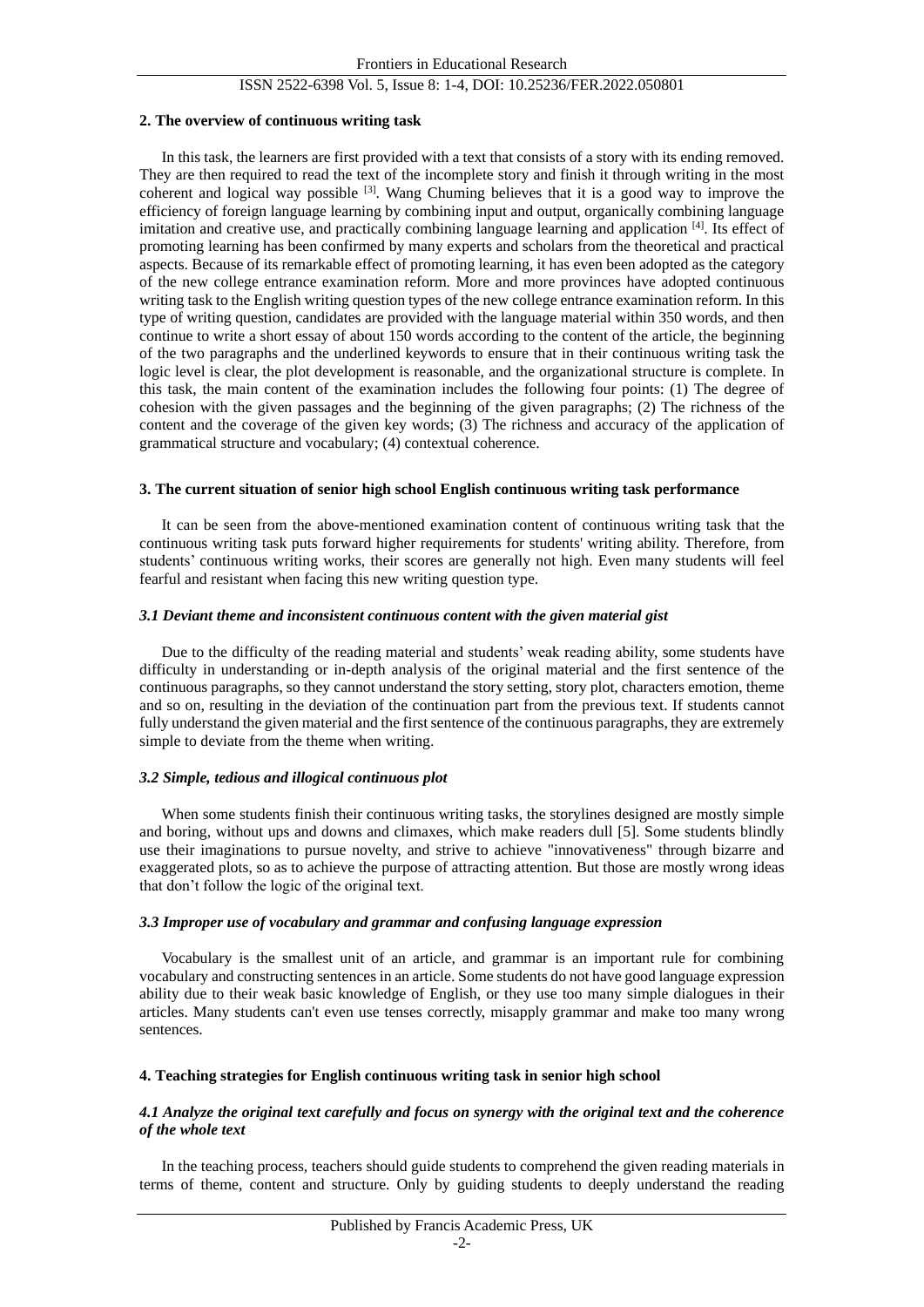#### ISSN 2522-6398 Vol. 5, Issue 8: 1-4, DOI: 10.25236/FER.2022.050801

materials, can they clarify the direction of continuous writing and improve the quality of continuous writing. The focus of continuous writing task is the combination of "reading" and "writing". Reading is an important basis for continuous writing. On this basis, continuous writing task needs to maintain the effective alignment between the theme and plot in the continuous writing and the original reading materials.

Many students just browse the original article roughly and then start to write. They are unable to deeply understand the main point of the original article, which leads to the deviation of the theme of their continuous writing from the original article. In order to improve the ability of continuous writing task and develop a good thinking for continuous writing, it is necessary to teach students to read the original article in depth, sort out the writing ideas of the original article, and deeply understand the emotion of the original article, so as to lay the foundation for subsequent writing. Plot is an important element of narrative writing. Students should study the material in depth to understand the plot development of the original text, so that the content of the continuous writing task and the original text have the coherence of plot. Characters run through the development of the plot throughout the whole article. In order to make the continuation writing effective and reasonable, the characters in the continuation must be related to those in the original text, so that the plot of the continuation article is more logical.

#### *4.2 Excavating the original expression and enriching the language expression*

Language input is the basis for effective output. Many students are left speechless when confronting continuous writing task, partly because of insufficient language input. Teachers should focus on leading students to appreciate the rich verbs, vivid adjectives, etc. as well as authentic expressions and various sentence patterns in the original text, and make students master good words and sentences through anatomical analysis, imitation and creation, etc. Specifically, teachers should teach students the method of appreciation, and require students to analyze the expression of the original material from the perspectives of language content, structure, and language, which can make them understand the language expression characteristics, expression methods and expression keys of the original material. In this way, through the appreciation of the language of the original material, students will have a stronger grasp of the language characteristics of the original material.

#### *4.3 Focus on multiple evaluation methods and form a multidimensional interactive evaluation mode*

The new English curriculum standard proposes that the implementation of English curriculum evaluation should follow the principle of diversity. In the teaching process of continuous writing task, teachers can use the multidimensional interactive evaluation mode. After students complete a draft, teachers can ask students to conduct self-assessment activities. As a formative evaluation process, selfassessment can help learners set reasonable learning goals, monitor learning progress, reflect on learning results, and promote learner learning [6]. After the students have written the first draft of the continuous writing task, they'd better read it at least twice, from the perspective of the author and the reader respectively, and then check whether their writing meets the requirements according to the evaluation form for the continuous writing task provided by the teacher, and recognize the gap between their own work and the evaluation standards, thus they can make timely reflection and summarization and improvement of undiscovered problems in the writing process.

After the self-assessment, teachers can conduct peer assessment activities. The purpose of the peerevaluation feedback mechanism is to help students enhance reader awareness, reduce writing anxiety, make up for deficiencies in their own writing, and promote the quality of text output [7]. After students complete the first draft, the teacher asks the students to form groups for mutual evaluation. The team leader organizes team members to appreciate the strengths and weaknesses of the companion's work according to the evaluation rules of continuous writing task, and form evaluation feedback on the organizational structure, content, language, logical connection and other dimensions of the companion's composition.

Finally, the evaluation of teacher-student cooperation is carried out. Based on students' evaluation opinions, teachers guide students to conduct comprehensive and detailed supplementary evaluations of their writing works according to the evaluation standards formulated before class, and give higher-level feedback suggestions. First, listen to the group report on the basis of students' self-evaluation and mutual evaluation; then select several typical ideas for continuous writing to demonstrate and comment with reference to the scoring rules and the evaluation dimensions of the multi-dimensional evaluation feedback form. Teachers mainly evaluate the content, paragraph cohesion, discourse logic and language